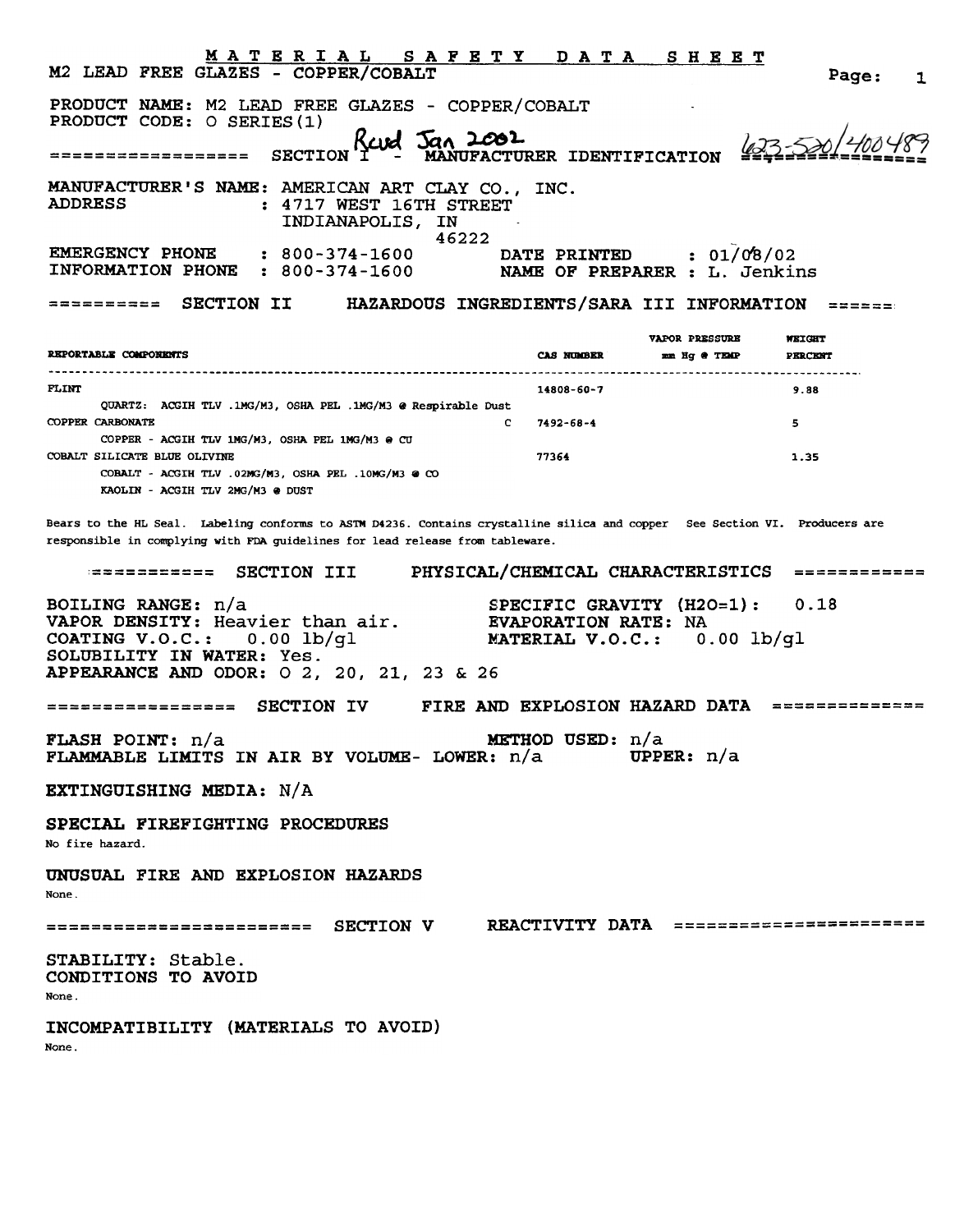#### <u>MATERIAL</u> SAFETY DATA SHEET M2 LEAD FREE GLAZES - COPPER/COBALT

Page: 2

## HAZARDOUS DECOMPOSITION OR BYPRODUCTS

Will not occur.

# HAZARDOUS POLYMERIZATION: Will not occur

==================== SECTION VI HEALTH HAZARD DATA =======================

# INHALATION HEALTH RISKS AND SYMPTOMS OF EXPOSURE

Inhalation exposure may cause damage to the lungs or anemia (copper). Exposure may cause damage to kidneys or liver. Possible cancer agent based on laboratory test (crystalline silica). Refer to Health Hazards (Acute and Chronic) for further health information. Not for spray application.

# SKIN AND EYE CONTACT HEALTH RISKS AND SYMPTOMS OF EXPOSURE

Rinse eyes thoroughly with water for 15 minutes. Contact physician.

### SKIN ABSORPTION HEALTH RISKS AND SYMPTOMS OF EXPOSURE None.

# INGESTION HEALTH RISKS AND SYMPTOMS OF EXPOSURE

May be harmful by ingestion (anemia). May cause damage to the kidneys or liver. Carries the HL Label. Labeling conforms to ASTM D4236.

### HEALTH HAZARDS (ACUTE AND CHRONIC)

May be harmful by ingestion or by breathing dusts or mists. May be harmful if swallowed. Exposure may cause damage to the liver kidneys. Exposure may cause anemia.

CARCINOGENICITY: NTP CARCINOGEN: No. IARC MONOGRAPHS: Yes. OSHA REGULATED: No.

### MEDICAL CONDITIONS GENERALLY AGGRAVATED BY EXPOSURE Unknown.

## EMERGENCY AND FIRST AID PROCEDURES

Contact your local poison control for further health information.

=========== SECTION VII PRECAUTIONS FOR SAFE HANDLING AND USE ====:========

# STEPS TO BE TAKEN IN CASE MATERIAL IS RELEASED OR SPILLED

Specific steps not necessary.

### WASTE DISPOSAL METHOD

Dispose of in trash.

# PRECAUTIONS TO BE TAKEN IN HANDLING AND STORING

Always keep lid tightly on jar of moist product while not in use or storage. Uncovered product will dry out.

### OTHER PRECAUTIONS

NOT FOR USE BY CHILDREN. NOT FOR USE IN HEALTHCARE FACILITIES.

===================== SECTION VIII CONTROL MEASURES

### RESPIRATORY PROTECTION

Not needed for normal application (brush or sponge). This product is not for spray application.

### VENTILATION

Not needed.